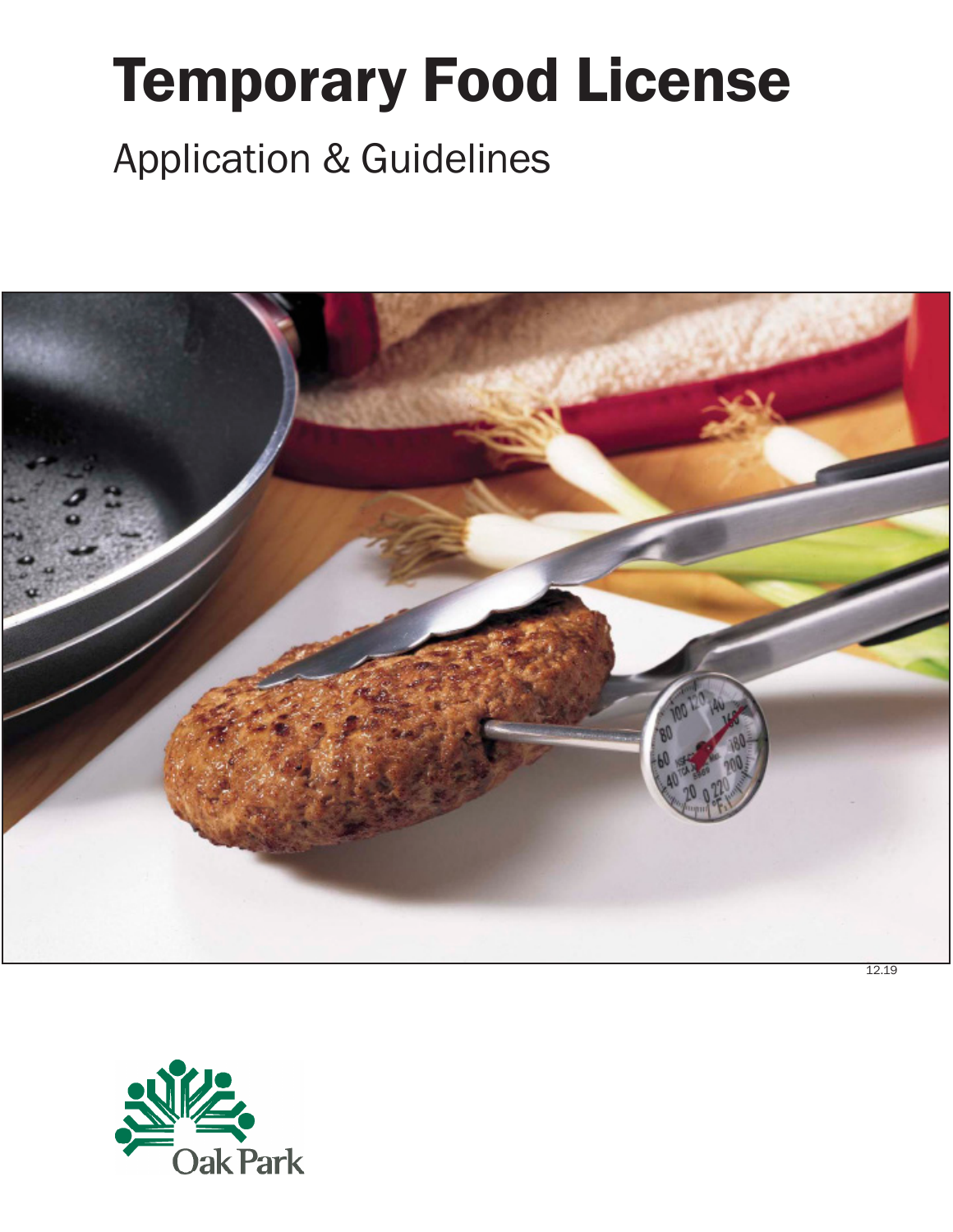### Introduction

This packet contains temporary food guidelines and a Temporary Food Application (pages 4 to 8). A Temporary Food License must be obtained from the Oak Park Department of Public Health before any person or group can serve food or beverages at a public event. The only exceptions are farmers selling whole fruits and vegetables they have grown or vendors who offer packaged beverages or food that are not perishable and have been obtained from a commercial, regulated source. The sale or distribution of food that was made in a private home or unlicensed business is not allowed, unless that business is a registered Home Kitchen Operation or a Cottage Food Operation as defined in the Illinois Food Handling Regulation and Enforcement Act.

#### *In order to acquire a Temporary Food License please submit the following:*

- 1. A fully completed Temporary Food Application (pages 4 8)
- 2. License fee

All fees are non-refundable

Not-for-profits do not have to pay fees as part of the application. Not-for-profit status proof may be required.

Make checks payable to *Village of Oak Park*

What is your license fee?

| First event participated in for calendar year (Jan. 1 - Dec. 31) | \$100 |
|------------------------------------------------------------------|-------|
|                                                                  |       |

Second and subsequent event participated in for calendar year (Jan. 1 - Dec. 31) \$50

Late fee: Any application and/or payment received less than 10 calendar days prior to the event requires payment of an additional \$50 late fee (in addition to one of the fees above).

Mobile food truck operators currently licensed in Oak Park should contact the Health Department regarding fee payment prior to submitting the application and/or payment.

3. If using a commercial kitchen outside of Oak Park for food preparation, a copy of the last inspection report from the licensing health department will be required.

4. Application and/or fees not received three calendar days prior to the event date will not be accepted by the Village and those participants will be denied participation in the event.

| 5. Return all information to: | The Village of Oak Park     |  |
|-------------------------------|-----------------------------|--|
|                               | Department of Public Health |  |
|                               | 123 Madison St.             |  |
|                               | Oak Park. IL 60302          |  |

The Health Department will review your application and menu to ensure your set-up for the event meets food codes. You will receive a pre-operational inspection prior to the start of the event. You may not sell food or beverages until you pass your pre-operational inspection and receive a license to operate.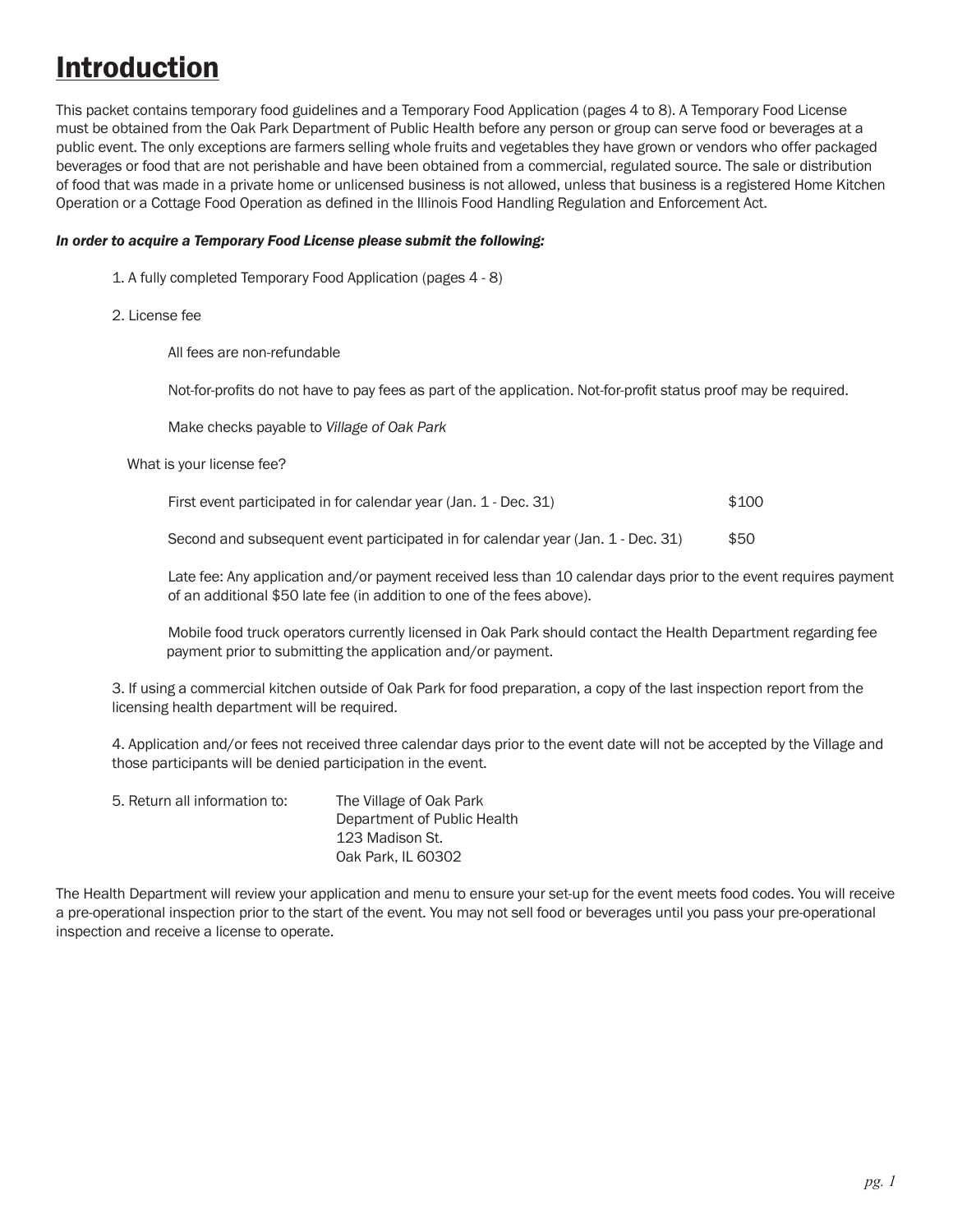### **Steps to Safe & Sanitary Food Service at Temporary Events**

Booth: Design your booth with food safety in mind. The ideal booth will have an overhead covering and a level floor. No cooking equipment or food containers may be accessible to the public. Only food workers may be permitted inside -- no animals or children.

Cold and Hot Storage: Foods that need refrigeration must be held at 41°F or less until ready to serve. Foods being held hot must be held at 135°F or more. Check foods frequently to

ensure the proper holding temperature is being maintained.

Cooking: Use a NSF approved food thermometer to check cooking temperatures of all food. Hamburgers and other ground beef should be cooked to 155°F; poultry to 165°F; whole pork, whole beef and seafood to 145°F.

**Dishwashing: Use disposable** utensils for food service whenever possible. Wash equipment and utensils in a three step process – wash in hot, soapy water, rinse in hot water and submerse in chemical sanitizer for 60 seconds. All utensils and equipment must be air dried (see Diagram A).

Food Handling: Food employees must not touch ready-to-eat food with bare hands. Use single-use disposable gloves, tongs, napkins or other tools to handle food.

Handwashing: A hand washing facility must be available at all times. It must have warm running water under pressure, or gravity flow such as a large urn full of water for hand washing. Soap dispenser, a roll of paper towels and

a bucket to collect waste water must also be provided (See Diagram B).

**Health and Hygiene:** Only healthy workers may prepare and serve food. Anyone who is ill is not allowed in the food booth. Workers must wear clean outer garments and hair restraints. Smoking is prohibited.

Ice: Ice used to cool cans and bottles cannot be used for human consumption. Ice used for drinks should be stored separately. Use a scoop with a handle to serve ice, never use hands or a cup.

**Insect Control and Trash:** Keep foods covered to protect from insects. Place garbage in a trash can with a tight fitting lid.

**Menu:** Keep menu simple and keep potentially hazardous foods such as meats, eggs, dairy products, potato salad, cut fruits and vegetables to a minimum. Cook to order to avoid the potential for food-borne illness. Use only foods from approved sources. Foods cannot be prepared at home.

Dishwashing Set-up at a Temporary Food Establishment Add one (1) teaspoon of<br>bleach (chlorine) per gallon of Sanitize Wash Rinse water. (Water & (Water & (Water) Sanitizer) Detergent) Pre-scrape utensils/equipment. Air dry only. *Diagram A*



Reheating: Reheat precooked food rapidly to a minimum of 165°F. Do not reheat foods in crock pots, steam tables, with sternos or other hot holding devices.

Source: All food must be purchased from a licensed wholesaler, grocery store or restaurant. All food must be prepared on site or in a licensed

food service operation and transported to the temporary food service location by a method approved by the Oak Park

Department of Public Health. Food cannot be stored, prepared or cooked at home.

Support Facilities: The operator of a temporary food establishment must demonstrate to the satisfaction of the Health Department a safe water supply, a sanitary method of waste water disposal and a sanitary method of garbage disposal. List where safe water will be obtained, where waste water will be disposed of and how you will manage your refuse disposal.

Transportation: If food needs to be transported, use refrigerated trucks or insulated containers to keep hot foods at 135°F or more and cold foods at 41°F or less.

Wiping Cloths: Store wiping cloths in a bucket of water/sanitizer solution that has a sanitizer

concentration of 50-200 ppm chlorine or 200 ppm quat ammonia compound. Test strips must be provided to test the sanitizer concentration.

*If you have any questions, or need assistance filling out your application for a temporary food license, call the Oak Park Department of Public Health at 708.358.5480 or e-mail health@oak-park.us.*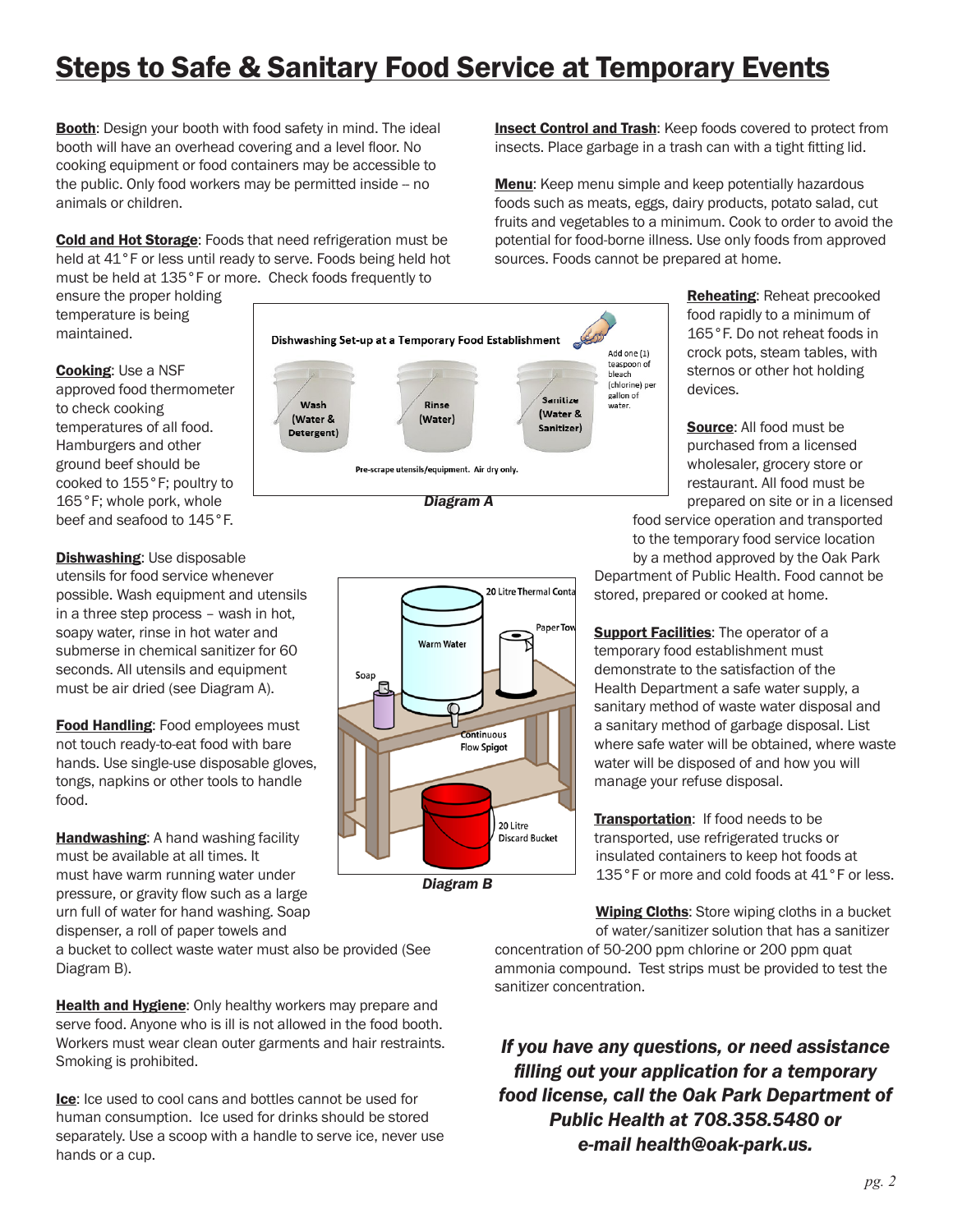### Temporary Food Vendor Checklist

*Complete all applicable information Please check or write applicable responses. If other, please explain.*

| Hot holding equipment:         |                                                                                                                                                |                       | $\Box$ Steam table $\Box$ Grill $\Box$ Chafing dish                                                                                                                                                                                                                                                                                       | $\Box$ Oven                                                 | $\Box$ Roaster |
|--------------------------------|------------------------------------------------------------------------------------------------------------------------------------------------|-----------------------|-------------------------------------------------------------------------------------------------------------------------------------------------------------------------------------------------------------------------------------------------------------------------------------------------------------------------------------------|-------------------------------------------------------------|----------------|
| <b>Cold holding equipment:</b> |                                                                                                                                                |                       | $\Box$ Refrigerator $\Box$ Freezer $\Box$ Ice chest with ice                                                                                                                                                                                                                                                                              |                                                             |                |
| <b>Transport equipment:</b>    | $\Box$ Refrigerated vehicle                                                                                                                    |                       | $\Box$ Ice chest with ice                                                                                                                                                                                                                                                                                                                 | □ Insulated boxes                                           |                |
| Extra food storage method:     |                                                                                                                                                |                       | □ Approved kitchen □ Food purchased day of event                                                                                                                                                                                                                                                                                          | $\Box$ Support trailer                                      |                |
| <b>Water supply:</b>           | $\Box$ Potable water hoses (if transported)                                                                                                    |                       | $\Box$ Jugs<br>Source:                                                                                                                                                                                                                                                                                                                    |                                                             |                |
| <b>Wastewater disposal:</b>    | $\Box$ Municipal sewer/approved septic system<br>$\Box$ Provided by event coordinator on-site<br>Note: The storm drain is not a sanitary sewer |                       |                                                                                                                                                                                                                                                                                                                                           | □ Commissary/service area<br>□Trailer (use of holding tank) |                |
| <b>Handwashing sink:</b>       | $\Box$ Using kitchen facility with approved handwashing sink                                                                                   |                       | $\Box$ Using temporary handwashing system with warm water (86 $^{\circ}$ -110 $^{\circ}$ F) (see guidelines)                                                                                                                                                                                                                              |                                                             |                |
| <b>Thermometer:</b>            | $\Box$ No, I do not have a food thermometer.                                                                                                   |                       | $\Box$ Yes, I have an accurate food thermometer with 0°-220°F range.                                                                                                                                                                                                                                                                      |                                                             |                |
| <b>Bare hand barrier:</b>      | $\Box$ Single-use gloves                                                                                                                       |                       | □ Tongs □ Deli paper                                                                                                                                                                                                                                                                                                                      |                                                             |                |
| <b>Custom barrier:</b>         | $\Box$ Sneeze guards                                                                                                                           | $\Box$ Table          |                                                                                                                                                                                                                                                                                                                                           |                                                             |                |
| <b>Warewashing equipment:</b>  |                                                                                                                                                |                       | $\Box$ Using kitchen facility with approved three-compartment sink<br>$\Box$ Using kitchen facility with two-compartment sink - using container/tub for third sink<br>$\Box$ Will provide three portable containers or tubs to wash, rinse and sanitize<br>$\Box$ Will provide extra utensils/no equipment washing required for operation |                                                             |                |
| <b>Overhead protection:</b>    |                                                                                                                                                |                       | Describe the type of overhead protection over food preparation & service area:                                                                                                                                                                                                                                                            |                                                             |                |
| Sanitizer:                     | $\Box$ Chlorine<br>$\Box$ Other:                                                                                                               | □ Quaternary ammonium | $\Box$ Yes, I have test strips                                                                                                                                                                                                                                                                                                            |                                                             |                |
| <b>Toilet facilities:</b>      | $\Box$ Within 200 feet                                                                                                                         |                       | $\Box$ Same building as the event<br>□ Portable toilets with handwash stations provided by event coordinator                                                                                                                                                                                                                              | □Trailer-self contained                                     |                |
| <b>Garbage disposal:</b>       | $\Box$ Provided by event coordinator<br>□ Will collect and haul away                                                                           |                       | □ Dumpster located on-site                                                                                                                                                                                                                                                                                                                |                                                             |                |
| Off-site preparation of food:  | $\Box$ Yes<br>$\Box$ No                                                                                                                        |                       |                                                                                                                                                                                                                                                                                                                                           |                                                             |                |
| <b>Commissary Agreement:</b>   | $\Box$ Completed (page 8)                                                                                                                      |                       |                                                                                                                                                                                                                                                                                                                                           |                                                             |                |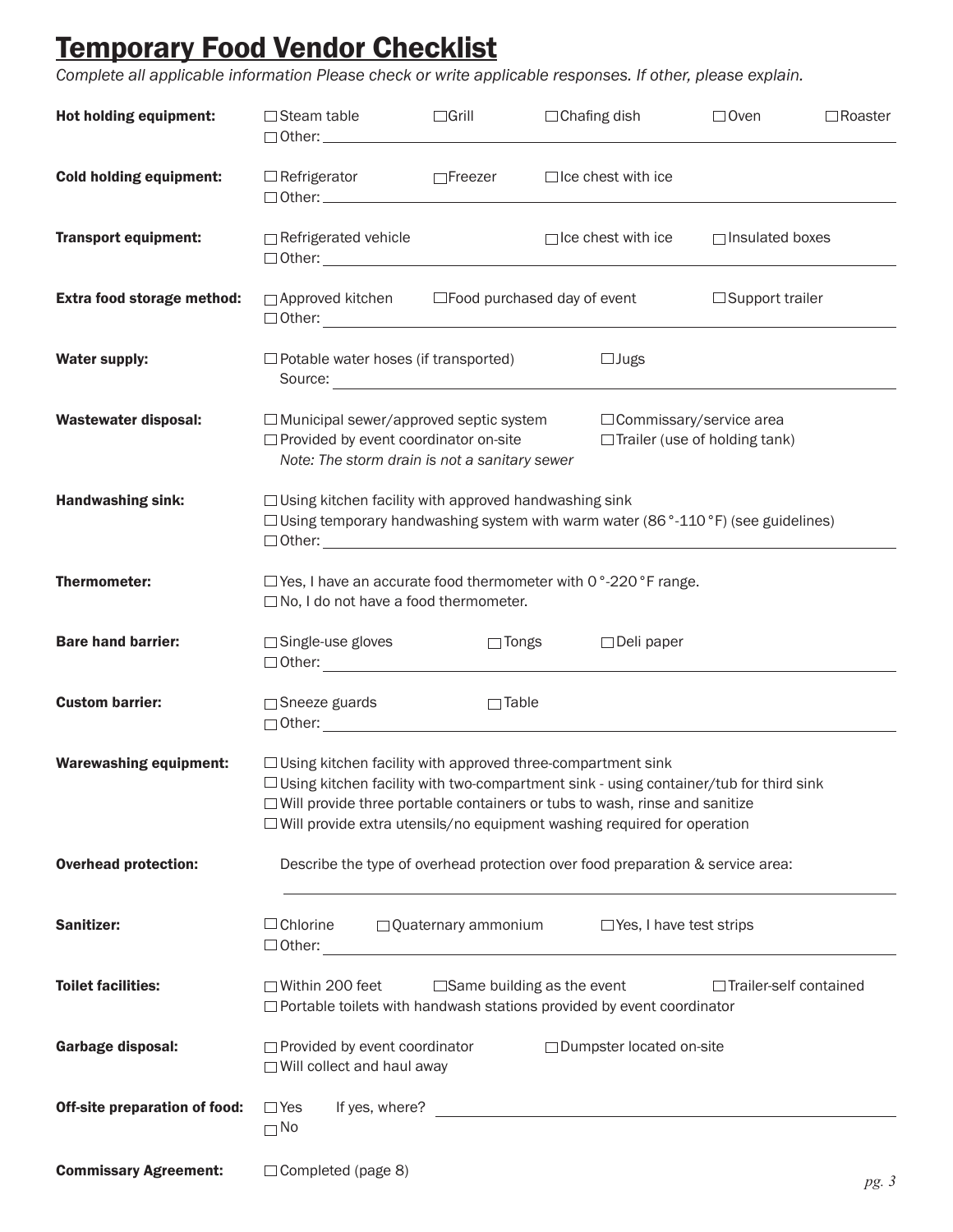## **Application for a Temporary Food Event License**

See page 1 for instructions and fees

| Name of Facility                                                    |                                                                                                                                                                                                                                                                                                                                                                                                                  |              |                  |  |
|---------------------------------------------------------------------|------------------------------------------------------------------------------------------------------------------------------------------------------------------------------------------------------------------------------------------------------------------------------------------------------------------------------------------------------------------------------------------------------------------|--------------|------------------|--|
| Name of Operator/Owner                                              |                                                                                                                                                                                                                                                                                                                                                                                                                  |              |                  |  |
| <b>Address</b>                                                      | City                                                                                                                                                                                                                                                                                                                                                                                                             | <b>State</b> | ZIP              |  |
| Business Phone #                                                    | Cell Phone #                                                                                                                                                                                                                                                                                                                                                                                                     | E-mail       |                  |  |
| Name of Event                                                       |                                                                                                                                                                                                                                                                                                                                                                                                                  |              |                  |  |
| Date(s) of Event                                                    | Start/End Times                                                                                                                                                                                                                                                                                                                                                                                                  |              |                  |  |
| Sponsoring Organization                                             |                                                                                                                                                                                                                                                                                                                                                                                                                  |              | Telephone Number |  |
| am authorized to do so by the Oak Park Department of Public Health. | I hereby agree to comply with all applicable food service rules and regulations. When my food operation is inspected by the Oak<br>Park Department of Public Health and found to be in violation of any food service rules and regulations, I will immediately correct<br>all noted violations as specified or will cease food service operations as directed. I will not resume food service operations until I |              |                  |  |

Signature Date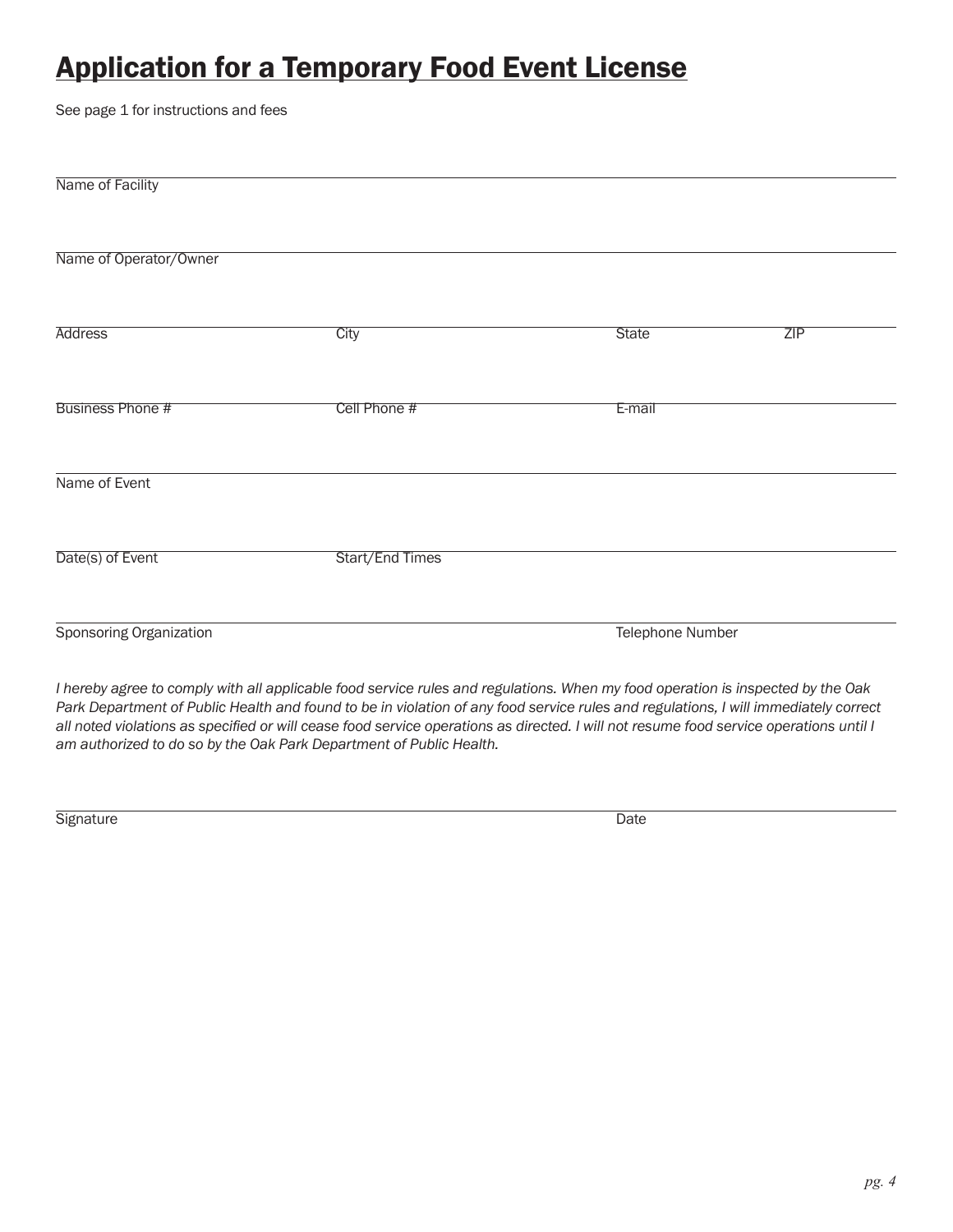#### List all food and beverage items (in-<br>cluding ice and condiments) and their *Source:* Item 3: Item 1: Pre-portioned, frozen hamburger Example: No home-prepared items allowed! each food or beverage item retail source(s). use a separate row for *Source:* Item 5: Item 4: *Source:* Item 2: Cheese slices from Tons of Food Example: Grocery Store patties & buns from Tons of Food Item 6: *Source: Source: Source: Grocery Store patties & buns from Tons of Food Pre-portioned, frozen hamburger No home-prepared items allowed!* each food or beverage item retail source(s). use a separate row for cluding ice and condiments) and their transported to the event? How will the listed food item be be cooked and/or assembled (wash Describe how each menu items will - steaming, grilling, sautéing, etc.) ing vegetables, chopping, reheating, List all food and beverage items (in-*Cheese slices from Tons of Food water* Ice chest with ice; not direct contact<br>with ice or water How will the listed food item be<br>transported to the event? lce chest with ice; protected from ice *Ice chest with ice; not direct contact Ice chest with ice; protected from ice with ice or water* ing vegetables, chopping, reheating,<br>steaming, grilling, sautéing, etc.) *requested* Cook hamburger patties on grill to<br>155° F/15 sec. be cooked and/or assembled (wash-Describe how each menu items will Toast buns on grill to order<br>Place patties on buns *Add cheese slices to hamburger if Place patties on buns Toast buns on grill to order 155°F/15 sec. Cook hamburger patties on grill to Fow will food be held hot or held cold?* **How will each menu item be**<br>*Hot = 135°F or above*<br>*Cold = 41°F or below*<br>*Foods <u>cannot</u> be cooked ahead of time cooxed and cooked ahead of time* lce chest used to hold cheese slices<br>cold at 41 °F or below *above* Chafing dish used to hold cooked extra<br>hamburger patties hot at 135 °F or *hamburger patties hot at 135°F or*  and cooled down! *and cooled down! cold at 41°F or below Ice chest used to hold cheese slices Tongs Chafing dish used to hold cooked extra*  Tongs Using single-use gloves, each sandwich<br>is foil-wrapped and served. customers? customers? assembled and served to the How will each menu item be *is foil-wrapped and served. Using single-use gloves, each sandwich*

Only the food items listed will be evaluated for approval. For any subsequent menu changes, contact this office prior to the event. If needed, use additional sheets. *0nly the food items listed will be evaluated for approval. For any subsequent menu changes, contact this office prior to the event. If needed, use additional sheets.*

Menu & Procedure Review Menu & Procedure Review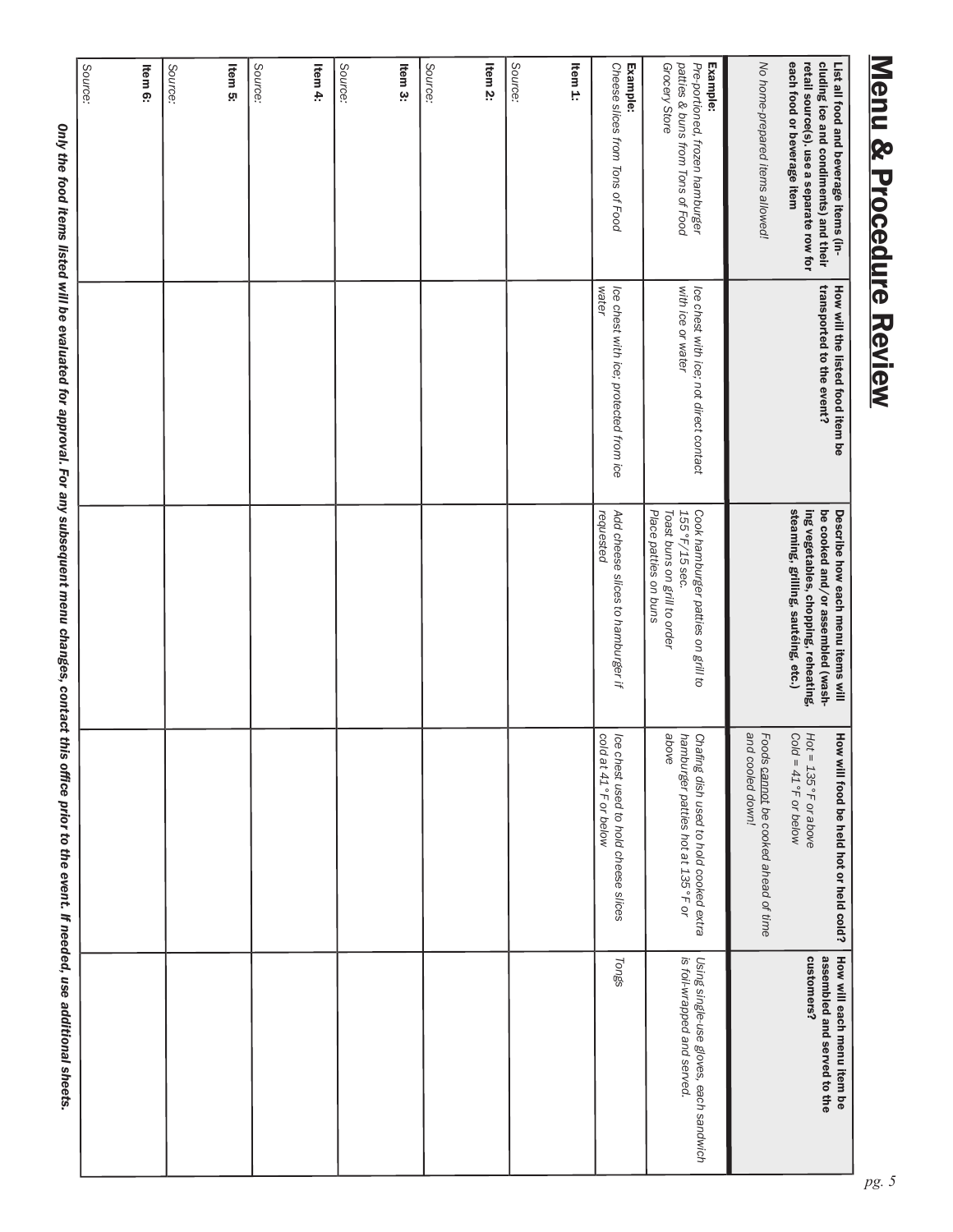## **Temporary Food Establishment Drawing**

In the following space, provide a drawing of the entire temporary event establishment including locations of the garbage containers, cooking equipment, cold holding equipment, hot holding equipment, handwashing set-up, dishwashing set-up, storage of foods and dry goods. See the example on page 7 for help completing the drawing.

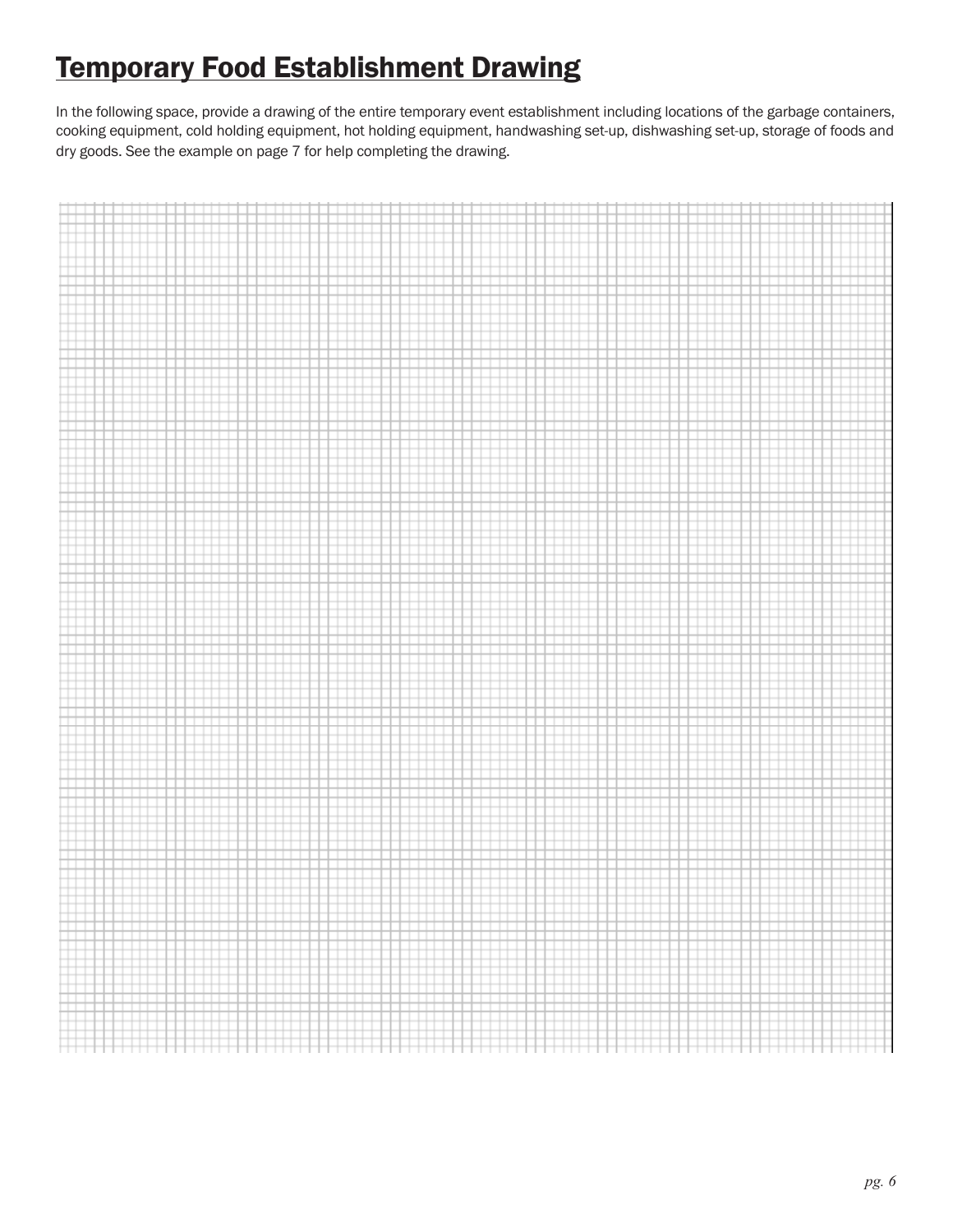### Sample Temporary Food Establishment Drawing

The following is a SAMPLE temporary food establishment drawing showing locations of the garbage containers, cooking equipment, cold holding equipment, hot holding equipment, handwashing set-up, dishwashing set-up, storage of foods and dry goods.